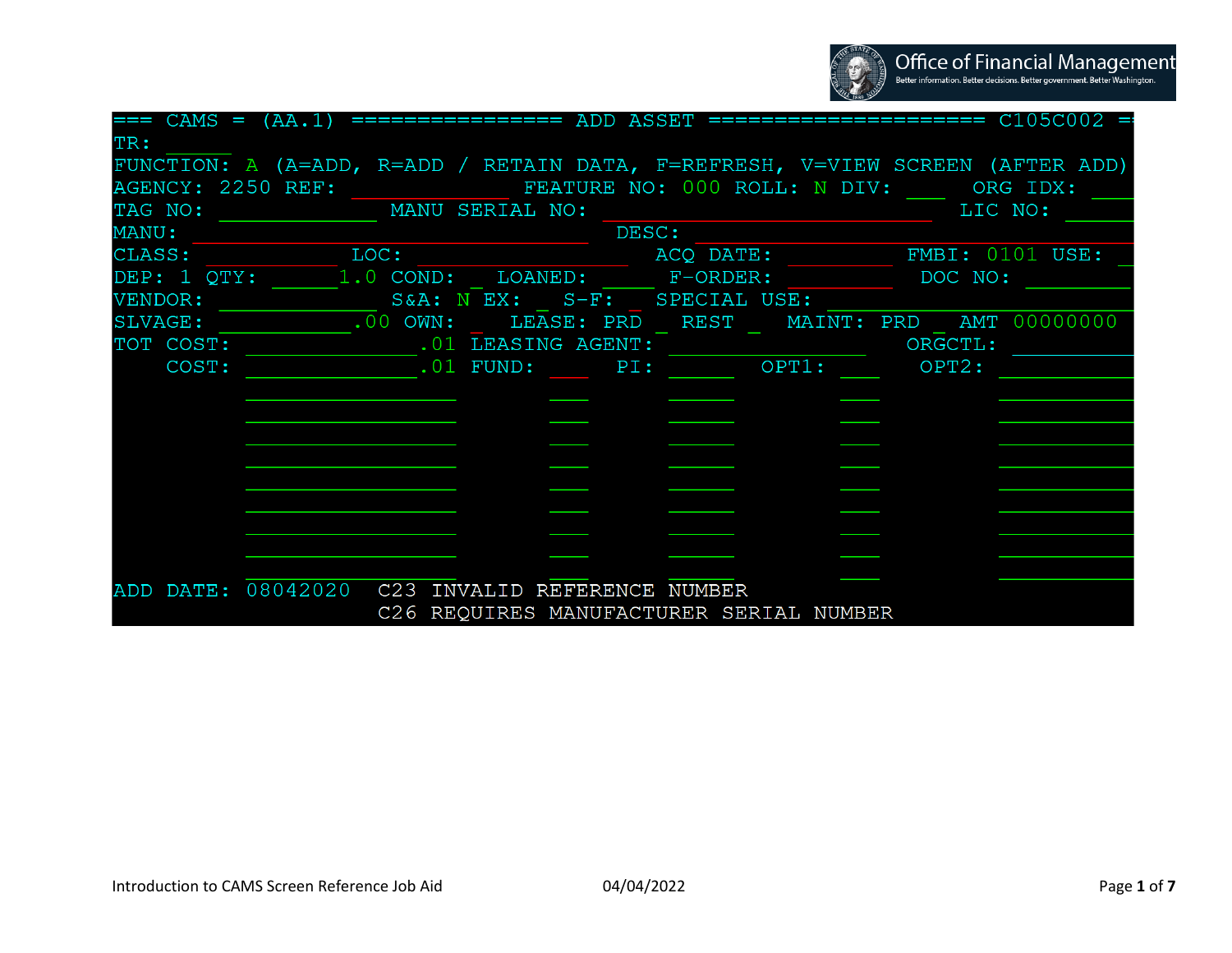## Minimum Required Fields and Defaults

| <b>CAMS Screen</b>    | <b>Field Name</b>                                                                                                                                                                                                                                                                                                                                                                                                                                                  |
|-----------------------|--------------------------------------------------------------------------------------------------------------------------------------------------------------------------------------------------------------------------------------------------------------------------------------------------------------------------------------------------------------------------------------------------------------------------------------------------------------------|
|                       | REF: The Reference Number is the main key that identifies your<br>asset. It is recommended that you use the tag number of the asset as<br>the Reference Number.                                                                                                                                                                                                                                                                                                    |
| BLDG1<br>SERIA<br>MAN | A few agencies enter the REF: so that it is right-justified. Most<br>agencies find it easier to enter the REF: so that it is left justified. That<br>is, the first significant character starts in the first position of the REF:<br>field. That way you do not have to remember if your number: has 2,<br>3, 5, or 6 leading zeros. You will not have to enter as many characters<br>if you left justify because the system will zero-fill the rest of the field. |
| ΑN<br>'EATURE NO:     | <b>FEATURE NO:</b> The Feature Number is an identifier to allow<br>enhancements to an asset. If left blank, it will default to 0 (zero). You<br>need to complete this field if you have enhancements to an asset.<br>OFM recommends using numbers starting with 001, 002, etc.                                                                                                                                                                                     |
| =UND)<br>SCREEN       | ROLL: The system defaults to N (no). When set to N, each asset<br>record is handled separately for calculating depreciation and for<br>CM800 reporting purposes. When set to Y (yes), all features within<br>the same reference and the first two (2) characters of the class will<br>be combined for determining eligibility for depreciation and CM800<br>reporting purposes.                                                                                    |
| 9<br>AGEN<br>Б<br>G   | TAG NO: The Tag Number is the Washington State asset control<br>number that is affixed (in most cases) to the asset. If you leave this<br>field blank, the REF number: will automatically be put into this field<br>when you press Enter. Most agencies match the Ref and Tag No.                                                                                                                                                                                  |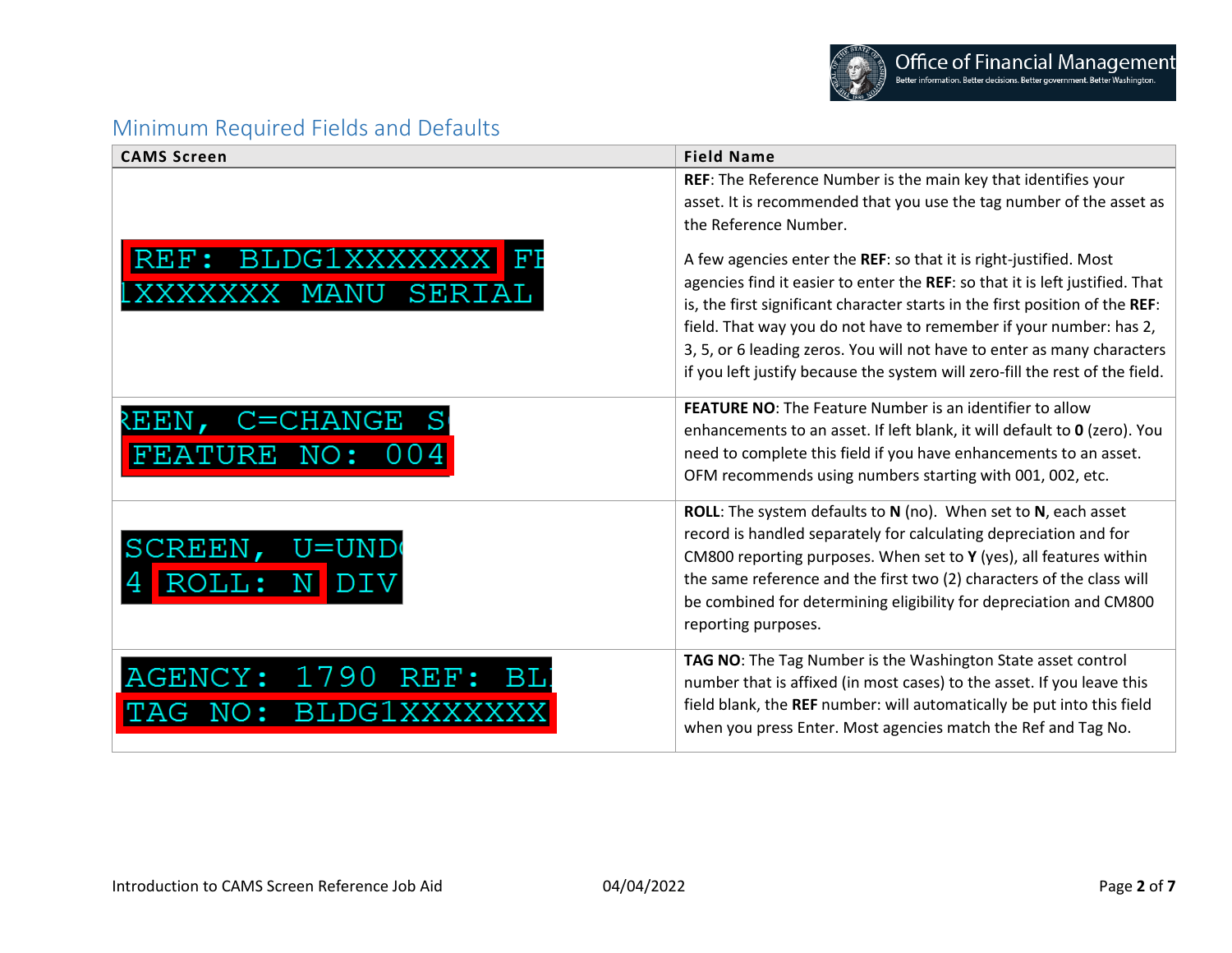| <b>CAMS Screen</b>                                                                                           | <b>Field Name</b>                                                                                                                                                                                                                                                                                                                                                                                 |
|--------------------------------------------------------------------------------------------------------------|---------------------------------------------------------------------------------------------------------------------------------------------------------------------------------------------------------------------------------------------------------------------------------------------------------------------------------------------------------------------------------------------------|
| GF0<br>FEATURE<br>02.<br>$\mathrm{NO}$ :<br>$84 - 189G/DF$<br>NO:<br>SERIAL<br>COMPANY<br>DESC:<br>REC<br>DΝ | MANU SERIAL NO: This is the Manufacturer's assigned Serial Number<br>if present. If you do not know the serial number, you will have to<br>enter "UNKNOWN" or "N/A" in the field.                                                                                                                                                                                                                 |
| D329800<br>NO :<br>.ASS :<br>2310                                                                            | <b>MANU:</b> Enter the name of either the Manufacturer or the commonly<br>accepted trade name.                                                                                                                                                                                                                                                                                                    |
| FBNE3BL4CDA2617<br>DESC:<br>2012<br>VAN<br>E350                                                              | DESC: Description of the asset. Use your agency's standard naming<br>conventions for each class of asset to make later searches easier.                                                                                                                                                                                                                                                           |
| ORD<br>MANU •<br>F<br>ASS:<br>23                                                                             | <b>CLASS:</b> Class is a two-part field. The first four (4) characters are the<br>OFM class code that most closely describes the asset. The next six (6)<br>characters are used by the agency to further define the classification<br>of the asset. Most agencies use the 4-digit class code found in the<br>OFM SAAM, Chapter 30.50.10.<br>NOTE: Do not use the commodity code list from DES.    |
| 34<br>VEH<br>LOANED:<br>Ν                                                                                    | LOC: Location is a two-part field. The first two (2) characters are the<br>county code. The codes are found in the SAAM, Chapter 30.50.20.<br>Valid county codes are also found in AFRS TM.1.1 - Desc. Table 37<br>with an 8 in first char (e.g. $-$ 834 = Thurston Co.). The next fourteen<br>(14) characters are optional and used by agencies to further define<br>where the asset is located. |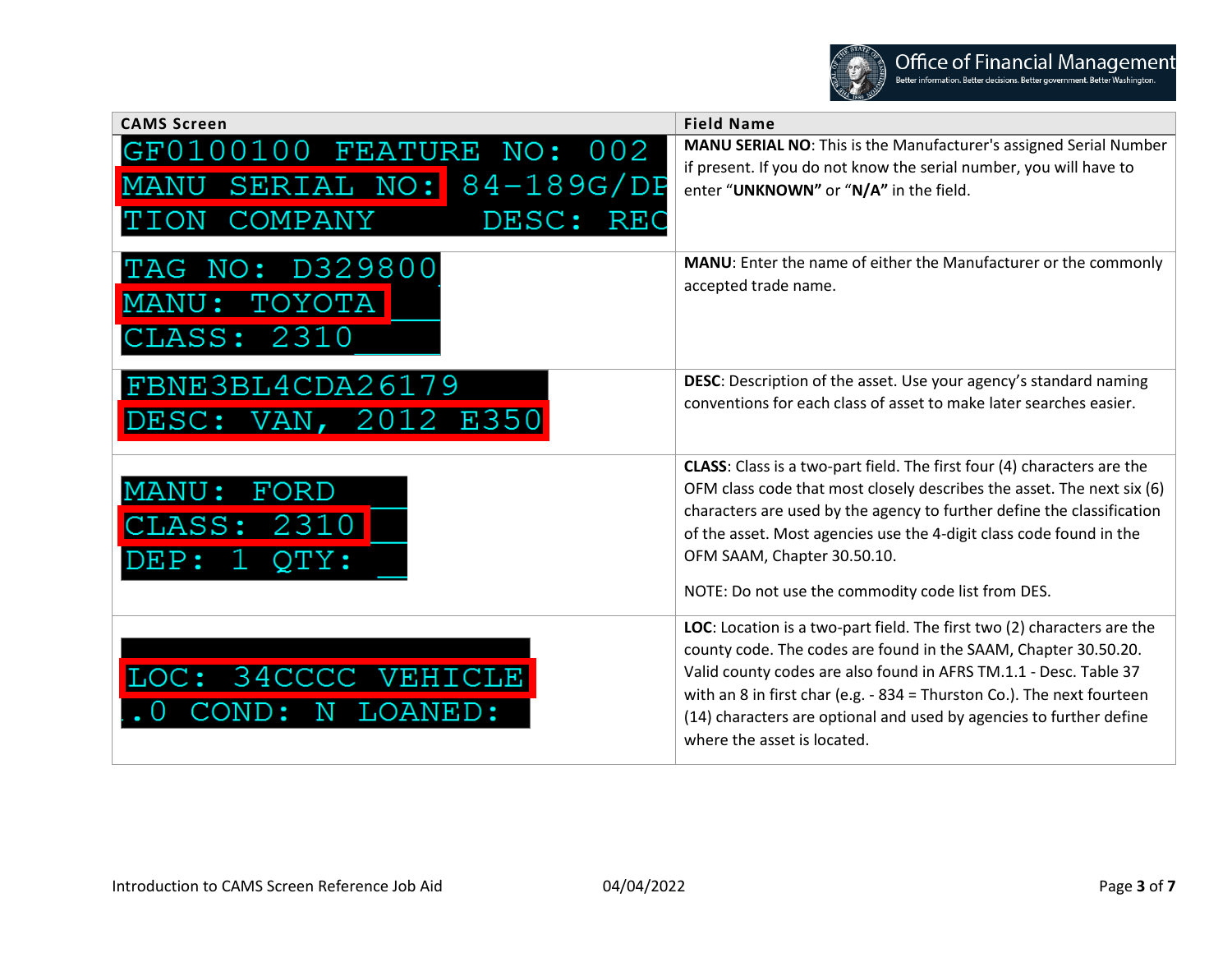| <b>CAMS Screen</b>                                                                                 | <b>Field Name</b>                                                                                                                                                                                                                     |
|----------------------------------------------------------------------------------------------------|---------------------------------------------------------------------------------------------------------------------------------------------------------------------------------------------------------------------------------------|
| DESC: LEKTRO FORK LIFT<br>DATE: 02011985<br>F-ORDER: NA<br>SPECIAL USE:<br>MAINT: PR<br>REST<br>RD | ACQ DATE: The Acquisition Date is the date the agency takes title to<br>or assumes responsibility for an asset. The format of the date is<br>MMDDCCYY. Choose the date carefully as it is difficult to change<br>after the first day. |
| ORG IDX:<br>LIC NO:<br>: 2085<br>USE: 060<br>NO:                                                   | USE: The Depreciable Useful Life is automatically entered into the<br>field based upon the class code entered in the CLASS field. The<br>format is 3 digits and represents months (e.g. - 5 years = 60 months).                       |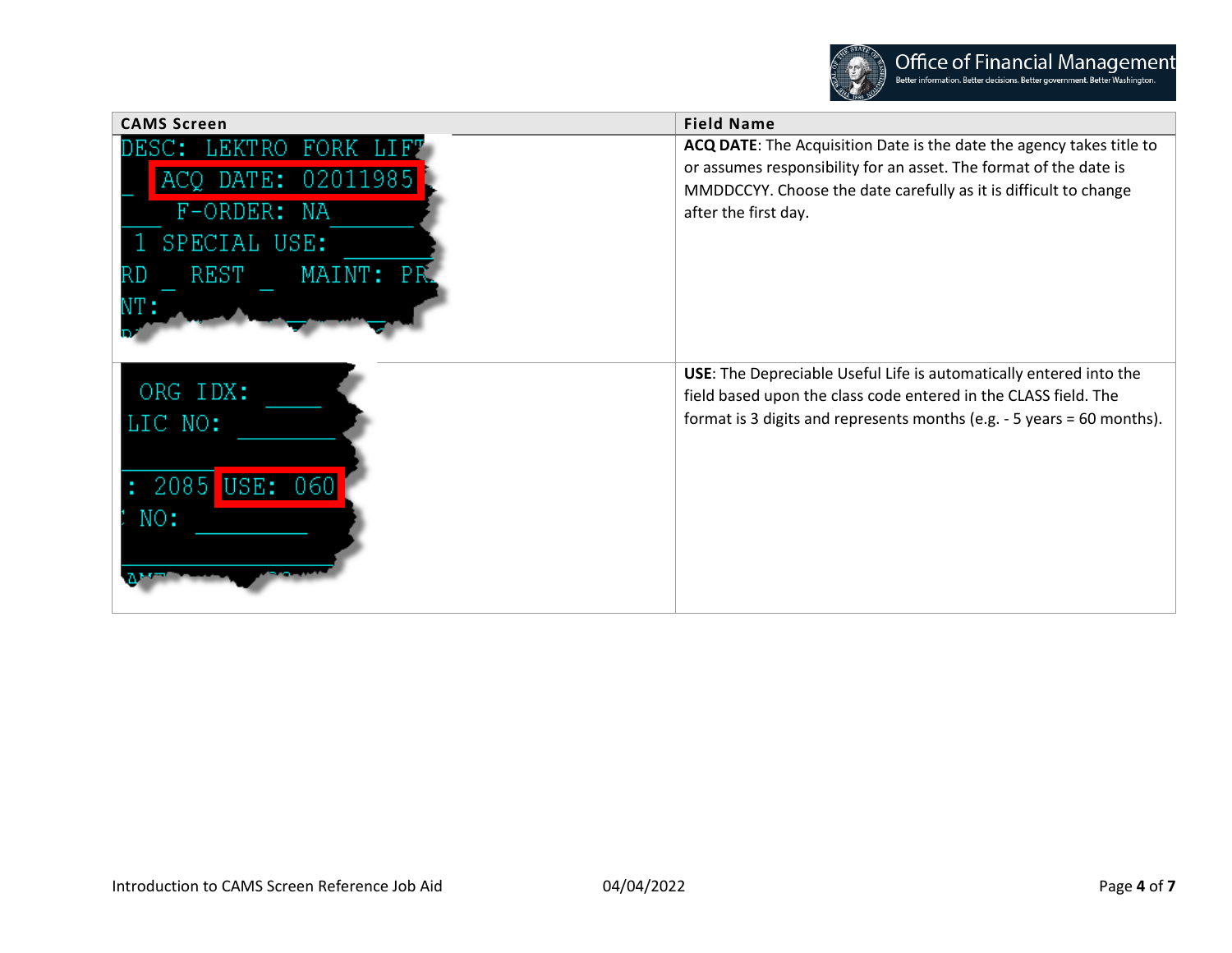| <b>CAMS Screen</b>                                           | <b>Field Name</b>                                                                                                                                                                               |                                                                                                                                              |  |
|--------------------------------------------------------------|-------------------------------------------------------------------------------------------------------------------------------------------------------------------------------------------------|----------------------------------------------------------------------------------------------------------------------------------------------|--|
| MANU: LEKTRO<br>CLASS: 3930<br>$QTY$ :<br>DEF: 1             | QTY: Quantity is the number of assets reported on the record. The<br>class. The units are determined by the asset as follows:                                                                   | system default is 1 (one). The QTY field is used to determine whether<br>an asset record will be reported in the CM800 reports for a certain |  |
| VENDOR:<br>GEN.ADMIN.<br>SLVAGE:                             | Equipment<br><b>Buildings</b>                                                                                                                                                                   | Whole units (1 asset per<br>record)<br>Square feet (XXX.X sq. ft.)                                                                           |  |
| 25,<br>TOT COST:<br>25,<br>COST:                             | Uplands<br>Beds of navigable<br>waters                                                                                                                                                          | Acres (nearest tenth of an acre)<br>Acres (nearest tenth of an acre)                                                                         |  |
|                                                              | Harbor areas<br>Tidelands<br><b>Shorelines</b>                                                                                                                                                  | Acres (nearest tenth of an acre)<br>Whole unit front foot<br>Whole unit front foot                                                           |  |
| DATE: 02011985<br>F-ORDER: NA<br>CIAL USE:<br>REST<br>MAINT: | F-ORDER: The Field Order Number used to purchase the asset. Note<br>that there are no edits to determine if a valid field order number is<br>used, so the F-ORDER can be N/A if it is not used. |                                                                                                                                              |  |
| OPT1: 968<br>E5520                                           |                                                                                                                                                                                                 |                                                                                                                                              |  |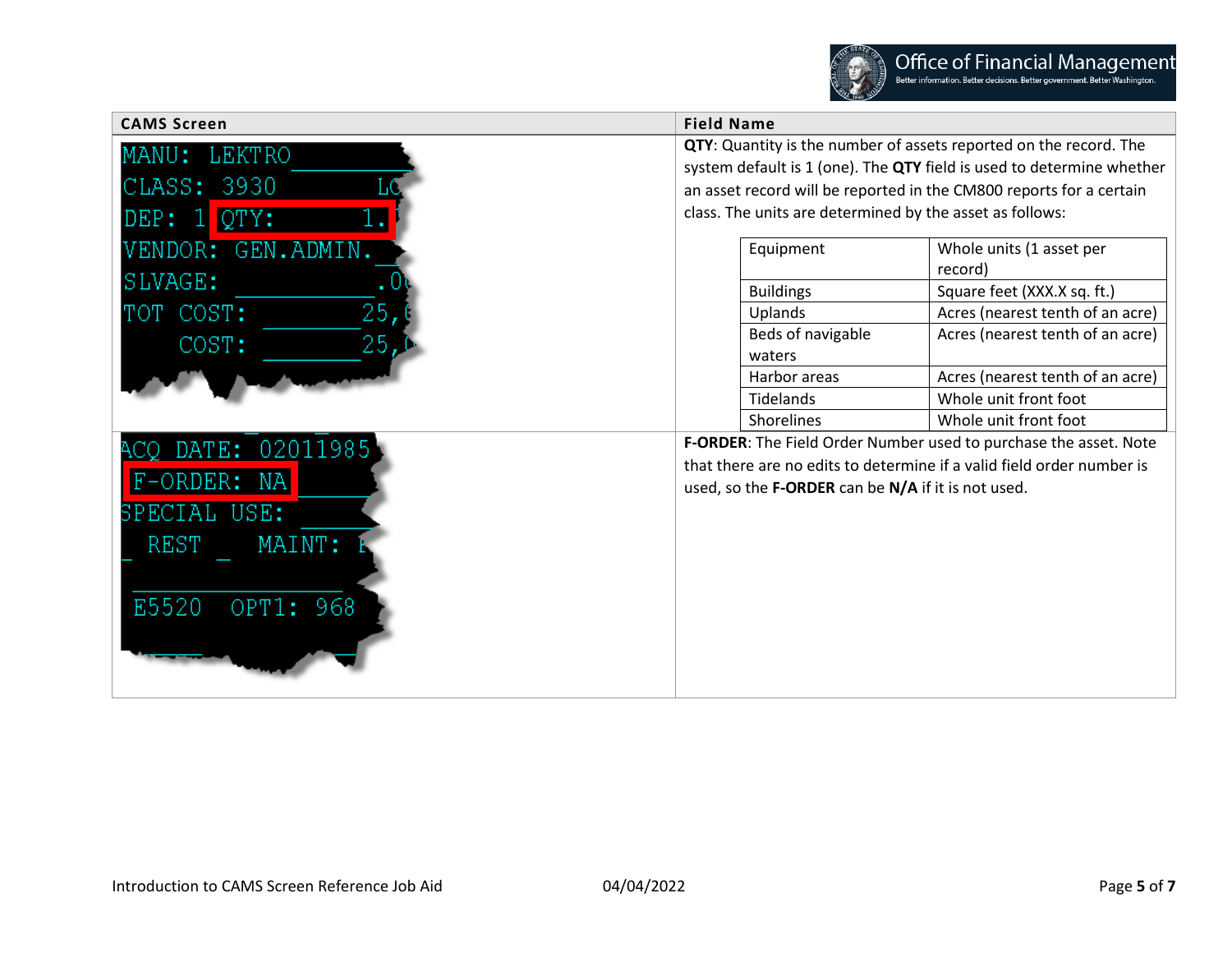| <b>CAMS Screen</b>            | <b>Field Name</b>                                                         |
|-------------------------------|---------------------------------------------------------------------------|
|                               | S-F: This State-Federal Code is used to indicate the possibility of       |
| BD:<br>$F-ORDER:$<br>-NA      | claims against the asset by outside parties on disposal. The system       |
|                               | will not allow codes other than those listed below:                       |
| SPECIAL USE:<br>$S-F: 1$      | State<br>1                                                                |
| REST<br>BE: PRD<br>MA.        | Federal<br>$\mathfrak{p}$                                                 |
| AGENT:                        | 3<br>Local                                                                |
|                               | State/Federal                                                             |
| PI: E5520 OPT                 | State/Local<br>5                                                          |
|                               | Federal/Local<br>6                                                        |
|                               | Other<br>7                                                                |
|                               | 8<br>Donated                                                              |
|                               | <b>OWN:</b> Ownership status of an asset. The system will not allow codes |
| $S\&A$ :<br>${\rm EX}$ :<br>N | other than those listed below:                                            |
|                               | $S = State-owned$                                                         |
|                               | $C =$ Capitalized lease (the capital lease would meet the state           |
| LEAS<br>$\overline{4}$        | capitalization threshold)                                                 |
|                               | $L =$ Operating lease                                                     |
|                               | P = COP (assets acquired by Certificates of Participation)                |
| .VAGE:<br>-OWN<br>.00         | TOT COST: This is the total cost of the asset, including all appropriate  |
| 25,000.<br>COST:              | ancillary costs. The system has a default value of \$0.01.                |
|                               |                                                                           |
| COST:<br>25,000.00            |                                                                           |
|                               |                                                                           |
|                               |                                                                           |
|                               |                                                                           |
|                               |                                                                           |
|                               |                                                                           |